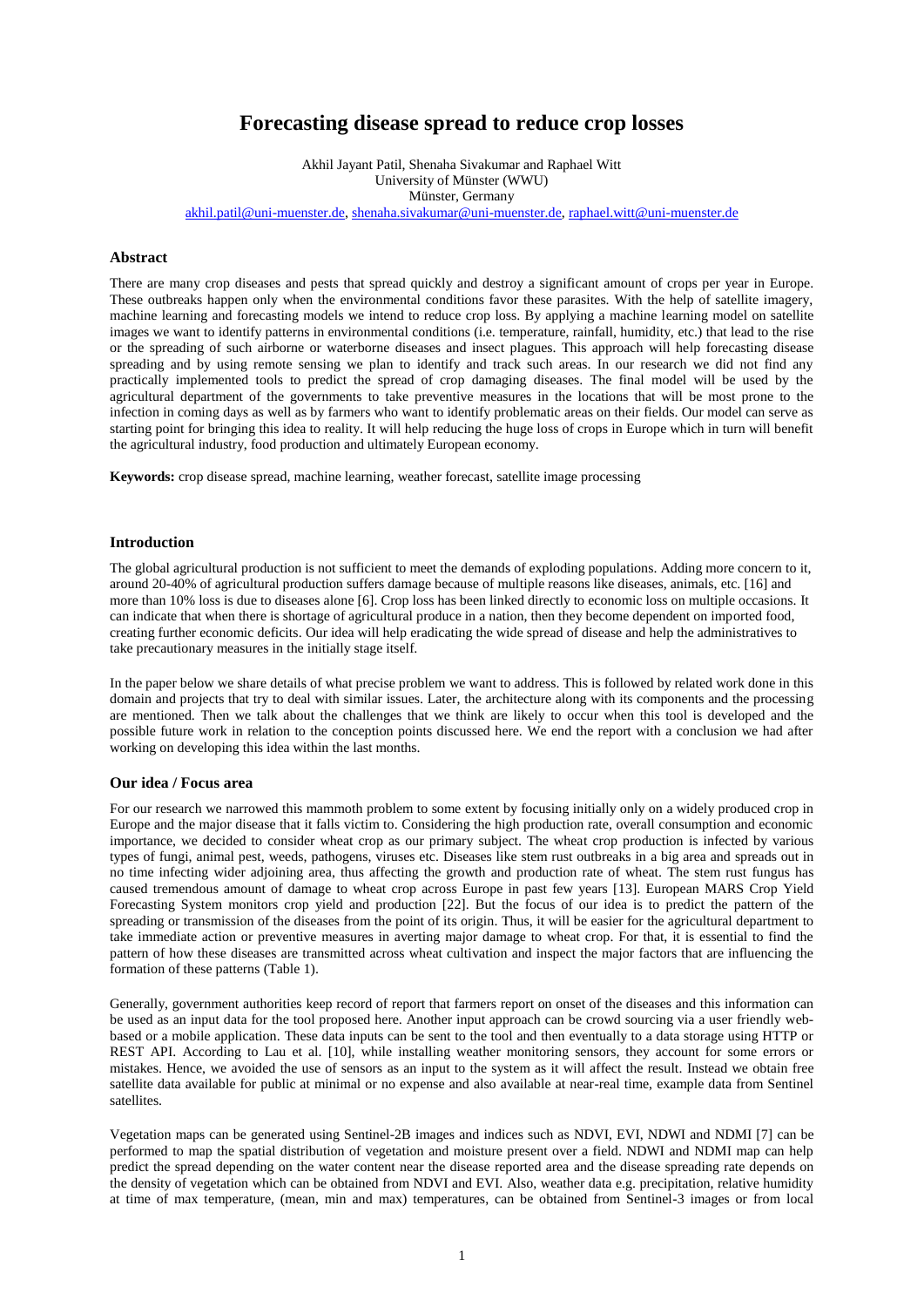weather stations. Another factor that plays an important role in spread is the wind. With the help of the intensity and direction parameters of the wind we can forecast the extent and duration up to which the disease can spread. The final output, the area of dispersed infection, can be produced in form of a interactive map.



*Figure 1: Major inputs of the CDSD tool.*

## **Related work**

## **Crop disease spread and impact**

Wheat disease can become a serious problem for its cultivators and production rate if left untreated. Part of emerging problems related to plant disease is to figure out how these infections spread from plant to plant. Diseases that attack the leaves of a plant are primarily spread by wind, but they can also move to nearby plants by means of water from rain or irrigation. Transmission through the soil as a medium is also a possibility [\[17\]](#page-5-2). Hence it is important to identify reason of spread and try to prevent it at its origin.

#### **Satellite Images and Machine learning**

Satellites have been used for many years to measure crop damage due to natural calamities like hail-storm, flood, forest-fires, etc. and also to capture the damage caused by infections [\[11\]](#page-4-4). Studies are carried out to understand the environmental factors influencing the plant diseases using Geographic information science and satellite surveillance for diseases detection, spread and management [\[18\]](#page-5-3). Private-sector firms offer site-specific weather estimates, as well as disease and pest-warning advisory [\[1\]](#page-4-5). Our idea differs with such services, as we use input data to identify the evolving pattern of the spread of diseases. With the use of service like ERA5 by ECMWF, we can access many of the parameters like temperature, wind, rainfall, etc. that we assume to be related to disease spread [\[3\]](#page-4-6). Aeolus satellite provides wind data that is near real-time and hence can play an important role in the accuracy of the weather and climate predictions [\[1\]](#page-4-5). Thus, by these data we can identify the origin of the disease and spread of diseases in a particular direction.

Machine learning approaches like SVM, MLP and Random Forest are already used in recognising healthy and unhealthy plants [\[20\]](#page-5-4). Further colour based features like pixels, statistical features and Histogram of Oriented Gradients (HOG) have been used to classify healthy and unhealthy plant leaves. This is more enhanced when compared to the traditional methods for identifying plant diseases. Arivazhagan et al. [\[1\]](#page-4-5), in their research, the shape and color features extracted from the affected region are given as input to the SVM classifier. Support Vector machine (SVM), a supervised machine learning algorithm, is being used in this paper for feature extraction and detection and to improve the accuracy of detection. Machine learning based detection, more specifically automatic recognition of plant diseases and exploring preventive methods for better recognition of plant diseases are carried out [\[14\]](#page-4-7).

Ideally with the reach of satellite and local weather data this proposed tool can be operated in any region. For initial stages we propose to centre down our area of interest to North Rhine Westphalia (NRW), Germany. The wheat pathogen/disease risk tends to increase from 2001-2050 in NRW region [\[21](#page-5-5)[,8\]](#page-4-8). For validating our concept, data of this federal state can be used for supervised learning, as the availability of data can be regular and in sufficient quantity.

#### **Tool design/architecture**

The proposed tool will have several different inputs that will come from different sources and will enter system at different levels. As you can see in the architecture diagram below, there are four different input points. The working flow can be roughly divided in three sections; first will be the reporting and validation phase. Fetching of archived and forecast data will be the next phase and it also involves passing this data to the main engine of tool. The final stage is to perform the prediction and display the result (Figure 1).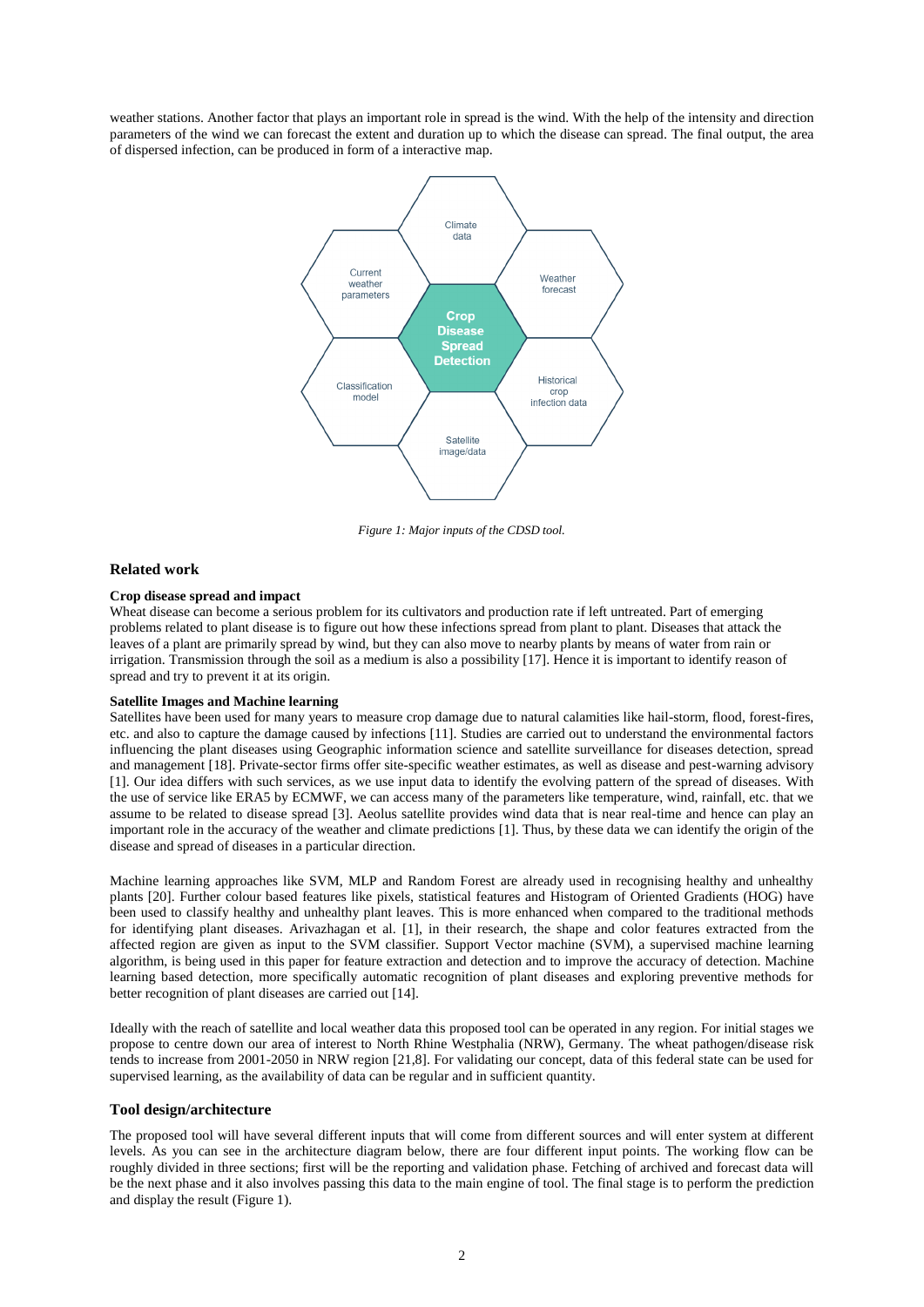| Wind Speed *      | Wind Direction *   | Precipitation * |
|-------------------|--------------------|-----------------|
| Air Temperature * | Soil Temperature * | Humidity *      |
| Solar Radiation * | Pressure *         | Land Use/Cover  |
| Surface Runoff    | Soil Type          |                 |

Table 1: List of parameter/variables used to predict the spread of diseases. \* Current and forecasted values.

The input points for infection reporting and corresponding weather data are linked with the system storage component. There are two distinct sources for reporting inputs, either through a mobile application for farmers or web based user-interface. The archival data input point which is connected with storage component serves as an input to the operational component. This entry point will have three separate sources viz. well-maintained records of past disease spreads by the agricultural departments at regional, national or EU-level; second, similar historical records documented by different private institutes and organizations like agricultural research bodies or fertilizers/pesticides companies and finally, unstructured records like newspapers, case-study papers, journals, etc. For the first two sources the data needs to be migrated into a uniform format before entering into the archival component. While for unstructured data, we may need to create an automated script or a crawler to identify reports on crop infection or agricultural damages to put all such data under a structure. The operational component is responsible for the spread prediction. Input component responsible for fetching forecast data also sends its data to the operations sub-system.



*Figure 2: System architecture.*

#### **Processing**

The overall processing is complex, distributed at multiple levels and interacting with different external interfaces. Also, there is a synchronous internal interaction happening between the different components of the system. Sub-processes, like using archiving samples and training the model can be done periodically in offline/background mode (Figure 2).

#### **Validation**

We propose to make an initial level validation before the main process starts. Here, we perform the validation of inputs related to occurrence of diseases reported through the input user interface. As input, the tool gets location and time period of disease occurrence, the satellite images corresponding to that geographical location and time interval are downloaded from the satellite data hub. Further, image processing operation developed for the identification of crop disease are employed here [\[6,](#page-4-0)[12\]](#page-4-9). This will remove any false positives and re-confirm the existence of the infection on the wheat crop. One additional important part of the validation phase is to supply the model with the training data for the future which will make the results more accurate as the current data will be accurate and correlated strongly. The input data along with corresponding processed image can be stored in archive for lookup in the future. This can be used to maintain a log for identifying unreported infections using this tool in future.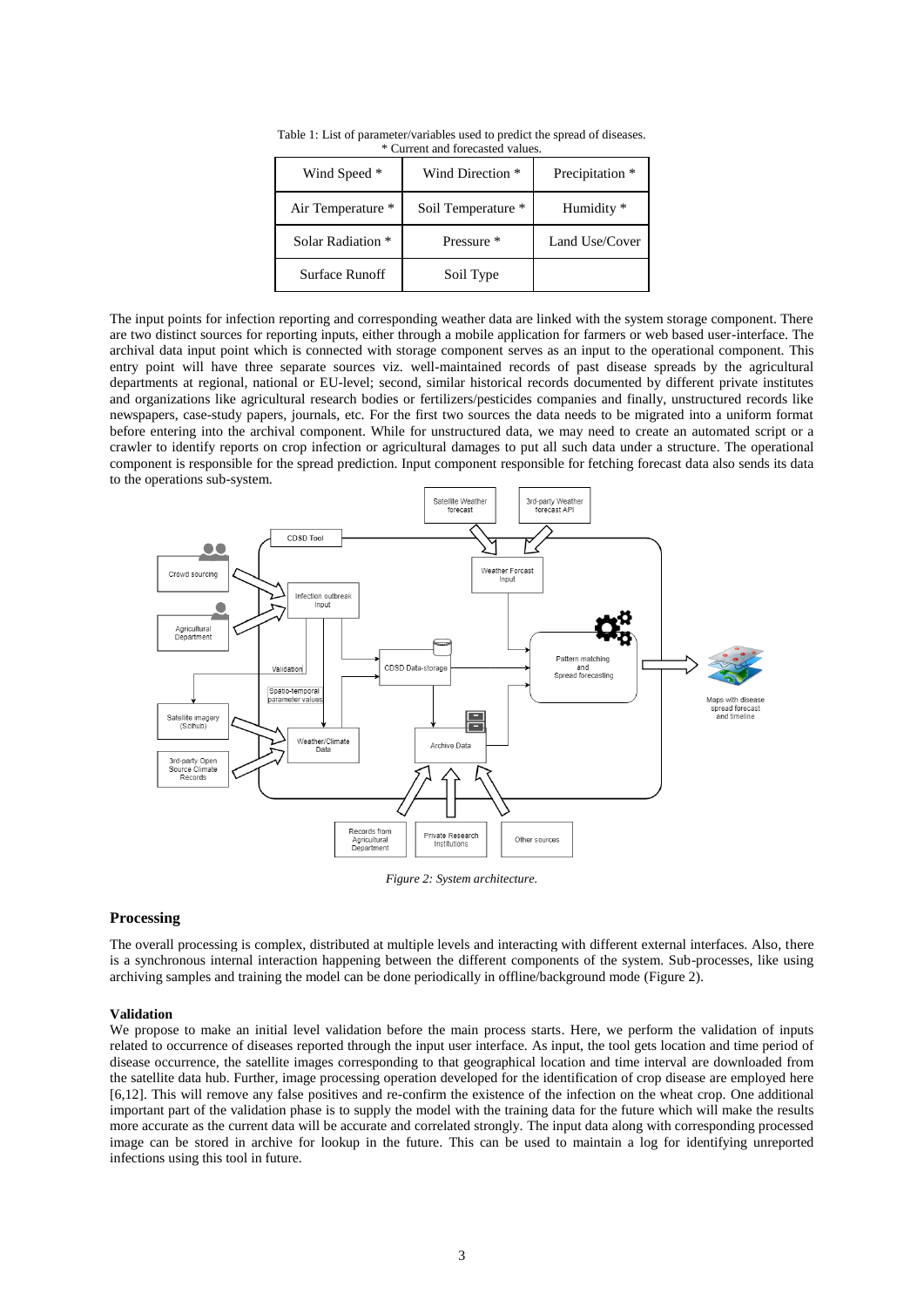#### **Trigger**

When using the tool in real time, the main prediction process can be triggered once there are enough number of infection incidents reported. This can be monitored by having threshold of ratio, 'x' reports per 'y' area (e.g. 20 incidents per 50 km²). Once the threshold is surpassed, a bounding box will be created based on the geographical coordinates of the reports. The centre of this bounding box will be the anchor point for determining the regions for checking the spread. After this, the model will operate in an area in the form of concentric circles with centre as the one determined for the bounding box. The radii for these circles can be incremented in fixed values (e.g. circles with radii as 10 km, 20 km, 30 km, etc.). The classification algorithm (mentioned in the next section) will be operated on each unit of area. This unit can be a single pixel or a group of pixels (square of side of 10 pixels) from the satellite image or an absolute area (e.g. 1 km²). Each circular region can be considered corresponding to a prediction for fixed number of days in future. For instance, 10 km circle corresponds to 1 week, 20 km circle with 2 weeks and so on.

#### **Prediction**

Though we proposed a wide array of parameters through past approaches and literature in this field, we need to validate the most necessary parameters that impact the spread of infection. We can also collaborate with experts in this field for their opinions and do further segregation of the important independent variables. Existing historic data can be used for carrying out a statistical analysis for each variable. The parameters with a P-value less that than 0.05 can be assumed as significant and the remaining can be discarded. Also the parameters can be weighted based on their significance to give more importance to significant variables than the lesser ones.

For predicting the spread, we propose to use classification algorithms for making the ML model. Among the many algorithms available, we suggest to try the Logistic Regression, Decision Tree and Random Forest as they suit best to do a classification on continuous and categorical data. Using the Receiver operating characteristics (ROC) plot the algorithm that gives most accurate output and least errors for a sample data set can be chosen as the best-fit main algorithm [\[9,](#page-4-10)[4\]](#page-4-11) and thus eliminating the rest [\[23\]](#page-5-6). Also, the Nearest Neighbour algorithm can be used to overcome the problem to fill the odd non-classified areas in a classified region that may appear during the evaluation of possible spread area (Figure 3b and Figure 3c, grey spots within the blue and green areas).

Once the parameters influencing the prediction are confirmed, we will derive the model equation based on significance of parameters and training dataset available. The equation will actually give a numerical value but that does not make it a regression model as based on this value we will categorized if the given unit area will be infected or not. For this, a threshold value will be referred to for comparison. This threshold will be calculated using the historical data where we are already aware of the values for input variables as well as the existence of the disease at a location. The above operation will be performed for every unit area in circular area surrounding the bounding box for given number of days. Once the first circle is completed we will get some areas that are true for spread while some will be false. Such areas will be identified as one continuous region and the false areas surrounded in the true region will be rounded as true using the hole filling algorithms from the image processing domain. The whole process will be repeated for all the unit areas in bigger circle with next step radius for spread detection. After checking the region for the biggest circle and greatest number of days in future, we get a graphical spatial timeline. This series of maps can be viewed by connecting the tool to any GIS vendor tool. This can be viewed by the researchers and employees at agricultural department and can be published through a GeoServer as a service so that the spread can be viewed by the end users like farmers.



*Figure 3: (a) Red area indicates bounding box of locations of infection reported. (b) Blue area highlighting the prediction of area under infection spread after 1 week. (c) Green area highlighting the prediction of area under infection spread after 2 weeks.*

We need to be sure of certain points while operating this prediction tool. The output can be reasonable only if there is certainty of correctness to the inputs and their sources. If we cannot guarantee the correctness of the data then it should be discarded. Out of the available data, generally 70% is used for training the model while the remaining 30% is used for testing. In case the data prior to execution is less, then the proportion can be shifted to 80%-20%.

## **Limitations and Challenges**

The overall scope of this concept is extremely big and it involves multiple levels of operations. There are challenges that can surface during the actual development and implementation of this system. As we did not get a chance to build this idea in reality, below we have tried to mention few of the difficulties that may occur and needs to be taken care of.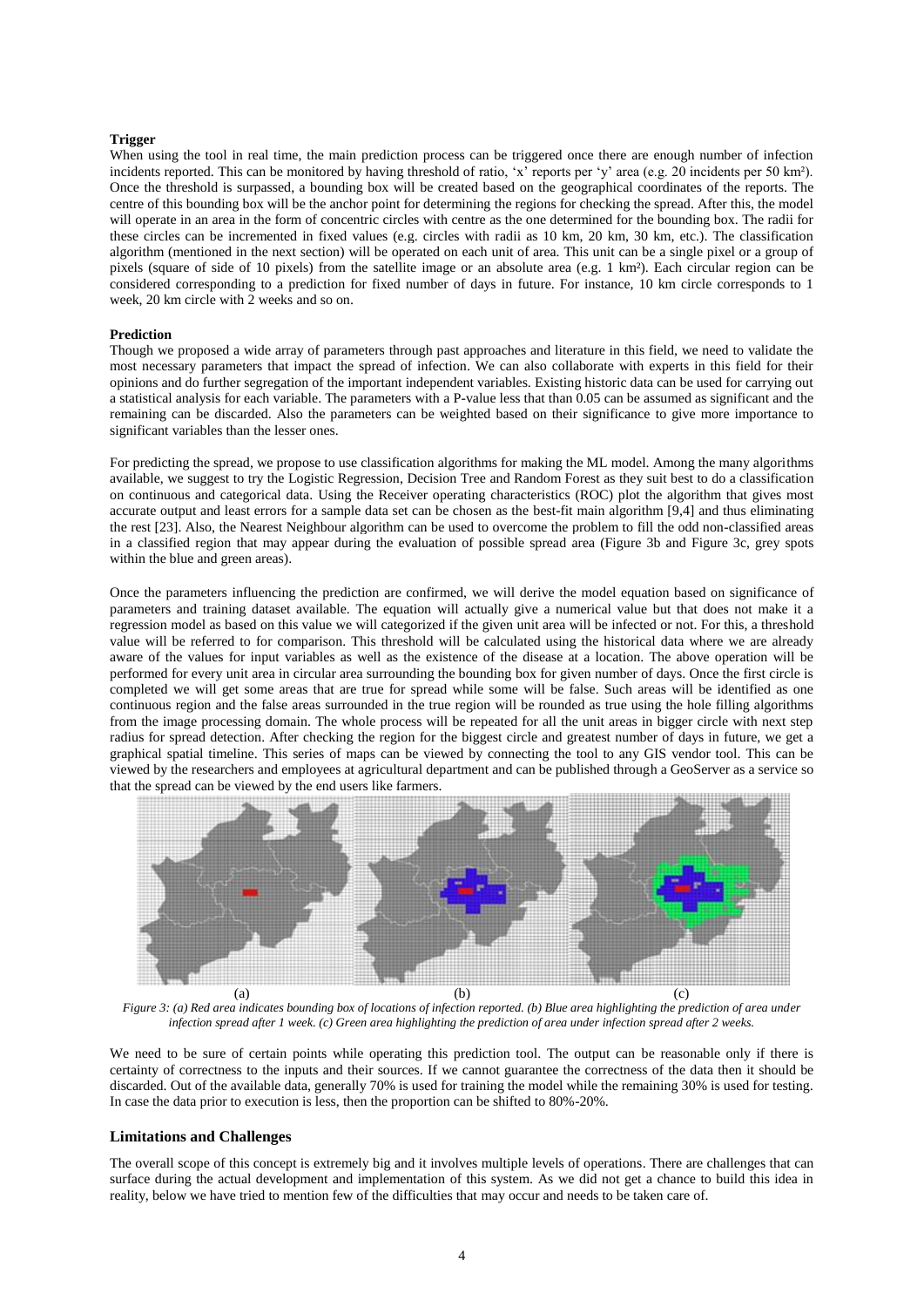- False reporting of data by farmers due to incorrect guess of a disease and even lack of understanding of how to handle and operate the application is very much possible.
- Quality of data can always be a challenge when it comes to use of forecasted data or data obtained from crowdsourcing.
- Though the new satellite services promise to provide almost real time images, there are possibilities of delay due to technical failures or malfunctioning of any satellite components or ground stations.
- Availability of historical records for occurrence of the specific disease for a particular region is still a major doubt.
- Though the prediction is based on validated input that, there can be a degree of error associated which can be analyzed and cancelled out only after the real testing in field.
- The final prediction of disease spreading is based on multiple factor, weather entities like temperature, wind, precipitation being few of them. These input attributes are themselves forecasted and may get altered. Hence the final outcome is much more prone to uncertainty.

# **Future work**

The development and implementation of the proposed methods will be the first step going forward. As mentioned in the limitations, if sufficient data from the past is not available then work must be done to gather data in a structured format. In future other possible input parameters that may influence the spread pattern can be included in the system. The tool proposed here can be used for other crops and diseases other than wheat and stem rust respectively. Researchers have developed a plant disease recognition model using deep convolutional neural networks (CNN) [\[19\]](#page-5-7). The CNN database can be used in the existing system for differentiating various diseases and help the farmers be more aware of the diseases generated in their crops.

# **Conclusion**

The idea when achieved can hold great ability to minimize the loss of food crop. The preventive measure presented here can facilitate lesser loss to crop yield by giving time to the authorities, organizations and the farmers to act on the future losses. The idea is still in maturing days but our group have made sure to make a thorough research behind every aspect that we have presented here. All the problems, possibilities and concepts are studied in detail as per our technical and scientific capabilities.

## <span id="page-4-5"></span>**References**

- 1. Aeolus (no date). ESA's wind mission. <https://directory.eoportal.org/web/eoportal/satellite-missions/a/aeolus> 12
- 2. Arivazhagan, S., Shebiah, R. N., Ananthi, S., & Varthini, S. V. (2013). Detection of unhealthy region of plant leaves and classification of plant leaf diseases using texture features. Agricultural Engineering International: CIGR Journal, 15(1), 211-217.
- <span id="page-4-6"></span>3. Climate Data Store, [https://cds.climate.copernicus.eu/cdsapp#!/dataset/era5-hourly-data-on-single-levels-from-](https://cds.climate.copernicus.eu/cdsapp#!/dataset/era5-hourly-data-on-single-levels-from-2000-to-2017?tab=overview)[2000-to-2017?tab=overview](https://cds.climate.copernicus.eu/cdsapp#!/dataset/era5-hourly-data-on-single-levels-from-2000-to-2017?tab=overview)
- <span id="page-4-11"></span>4. Decision tree or Logistic regression. In Stack Exchange, Retrievd 16:20, September 11,2018 from https://datascience.stackexchange.com/questions/6048/decision-tree-or-logistic-regression
- 5. Gleason, M. L., Duttweiler, K. B., Batzer, J. C., Taylor, S. E., Sentelhas, P. C., Monteiro, J. E. B. A., & Gillespie, T. J. (2008). Obtaining weather data for input to crop disease-warning systems: leaf wetness duration as a case study. Scientia Agricola, 65(SPE), 76-87.
- <span id="page-4-0"></span>6. Huang, W., Luo, J., Zhang, J., Zhao, J., Zhao, C., Wang, J., ... & Du, S. (2012). Crop disease and pest monitoring by remote sensing. In Remote Sensing-Applications. InTech.
- <span id="page-4-3"></span>7. Indices, [https://www.sentinel-hub.com/develop/documentation/eo\\_products/Sentinel2EOproducts](https://www.sentinel-hub.com/develop/documentation/eo_products/Sentinel2EOproducts) 11
- <span id="page-4-8"></span>8. Juroszek, P., & von Tiedemann, A. (2013). Climate change and potential future risks through wheat diseases: a review. European Journal of Plant Pathology, 136(1), 21-33.
- <span id="page-4-10"></span>9. Lan, H. (2018). Decision trees and random forest for regression pt1 and classification. Published in Medium, Towards Data, Retrieved 11:03, September 10, 2018 [https://towardsdatascience.com/decision-trees-and-random](https://towardsdatascience.com/decision-trees-and-random-forests-for-classification-and-regression-pt-1-dbb65a458df)[forests-for-classification-and-regression-pt-1-dbb65a458df](https://towardsdatascience.com/decision-trees-and-random-forests-for-classification-and-regression-pt-1-dbb65a458df)
- <span id="page-4-2"></span>10. Lau, Y. F., Gleason, M. L., Zriba, N., Taylor, S. E., & Hinz, P. N. (2000). Effects of coating, deployment angle, and compass orientation on performance of electronic wetness sensors during dew periods. Plant Disease, 84(2), 192-197.
- <span id="page-4-4"></span>11. Lowe, A., Harrison, N., & French, A. P. (2017). Hyperspectral image analysis techniques for the detection and classification of the early onset of plant disease and stress. Plant methods, 13(1), 80.
- <span id="page-4-9"></span>12. Mahlein, A. K., Kuska, M. T., Thomas, S., Bohnenkamp, D., Alisaac, E., Behmann, J., ... & Kersting, K. (2017). Plant disease detection by hyperspectral imaging: from the lab to the field. Advances in Animal Biosciences, 8(2), 238-243.
- <span id="page-4-1"></span>13. McIntosh, R. A. (2009). History and status of the wheat rusts. In Proceedings of the 2009 Technical Workshop Borlaug Global Rust Initiative, Cd. Obregon, Sonora, Mexico, March (pp. 17-20).
- <span id="page-4-7"></span>14. Megha, S., Niveditha, C. R., SowmyaShree, N., & Vidhya, K. (2017). Image Processing System for Plant Disease Identification by Using FCM-Clustering Technique. International Journal of Advance Research, Ideas and Innovations in Technology, 3(2), 445-449.